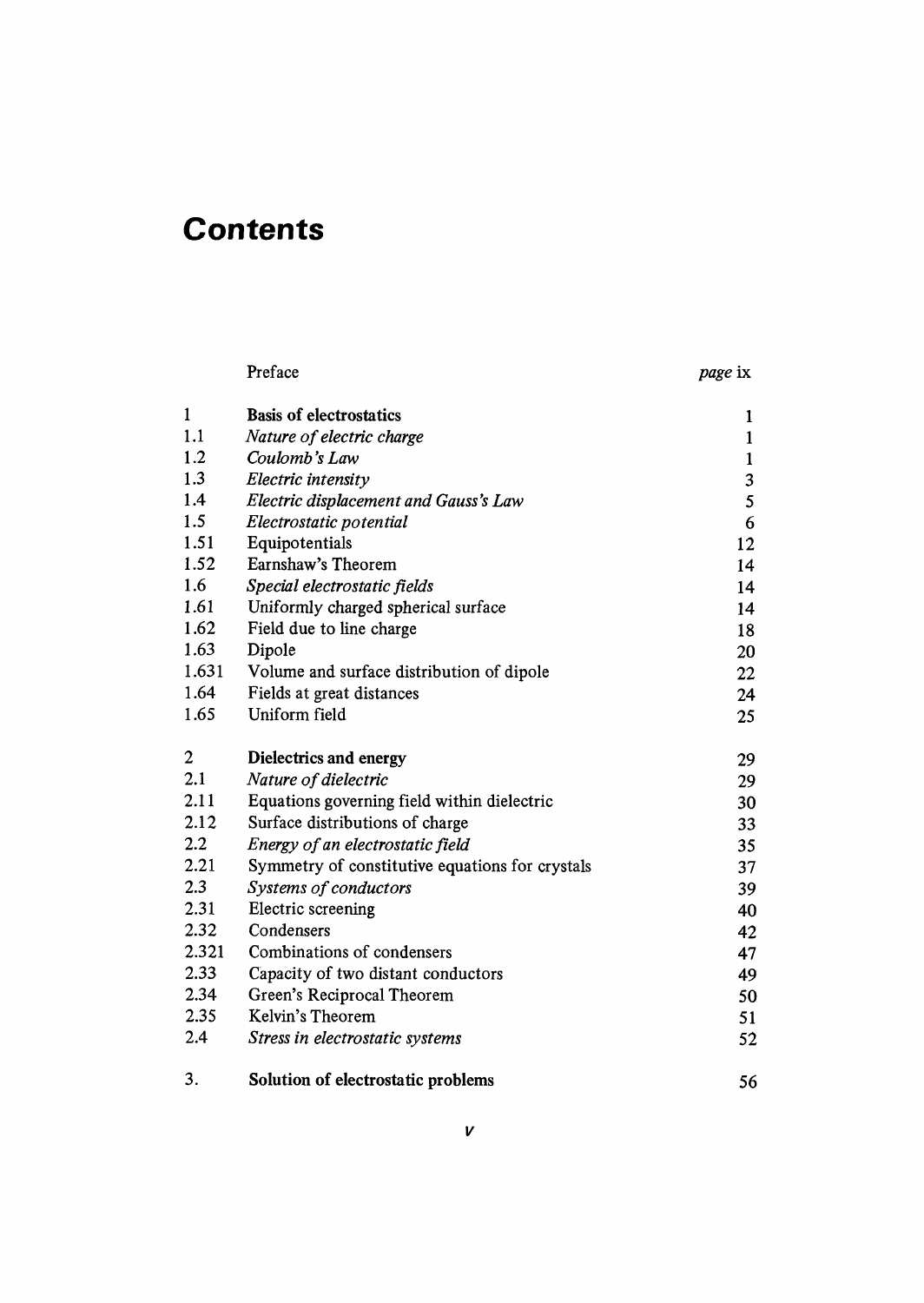## vi Contents

| 3.1   | Boundary value problems and the Uniqueness theorem      | 56  |
|-------|---------------------------------------------------------|-----|
| 3.11  | Green's function                                        | 58  |
| 3.2   | Electrostatic images                                    | 59  |
| 3.21  | Images in conducting plane                              | 61  |
| 3.22  | Images in a dielectric half space                       | 63  |
| 3.3   | Laplace's equation                                      | 64  |
| 3.31  | Laplace's equation in rectangular Cartesian coordinates | 66  |
| 3.32  | Laplace's equation in cylindrical polar coordinates     | 67  |
| 3.321 | Inversion in a cylinder                                 | 72  |
| 3.33  | · Laplace's equation in spherical polar coordinates     | 74  |
| 3.331 | Inversion in a sphere                                   | 77  |
| 4.    | <b>Steady currents</b>                                  | 83  |
| 4.1   | Introduction                                            | 83  |
| 4.11  | Equation of continuity                                  | 85  |
| 4.12  | Electromotive force                                     | 85  |
| 4.13  | Ohm's law                                               | 86  |
| 4.14  | Heuristic derivation of Ohm's law.                      | 89  |
| 4.2   | Steady current problems                                 | 90  |
| 4.21  | Dissipation of energy                                   | 92  |
| 4.22  | Minimum heat theorem                                    | 93  |
| 4.23  | Current sheets                                          | 94  |
| 4.3   | Networks involving resistances                          | 97  |
| 4.31  | Kirchoff's laws                                         | 100 |
| 4.32  | Reciprocity theorems                                    | 104 |
| 4.33  | Minimum heat theorem                                    | 106 |
| 4.34  | Telegraph wire with faults                              | 107 |
| 4.341 | Lossy cable                                             | 110 |
| 5.    | <b>Magnetic fields</b>                                  | 115 |
| 5.1   | Experimental basis                                      | 115 |
| 5.2   | <b>Biot Savart Law</b>                                  | 115 |
| 5.21  | Vector potential                                        | 119 |
| 5.22  | Behaviour of small current loops                        | 121 |
| 5.3   | Scalar Magnetic Potential                               | 125 |
| 5.31  | Circuital law                                           | 126 |
| 5.32  | Magnetic shell                                          | 130 |
| 5.33  | Magnetic field                                          | 131 |
| 5.4   | Force between two circuits                              | 132 |
| 5.5   | Fields associated with magnetized media                 | 135 |
| 5.51  | Constitutive relations                                  | 138 |
| 5.52  | Equations governing fields within magnetic media        | 139 |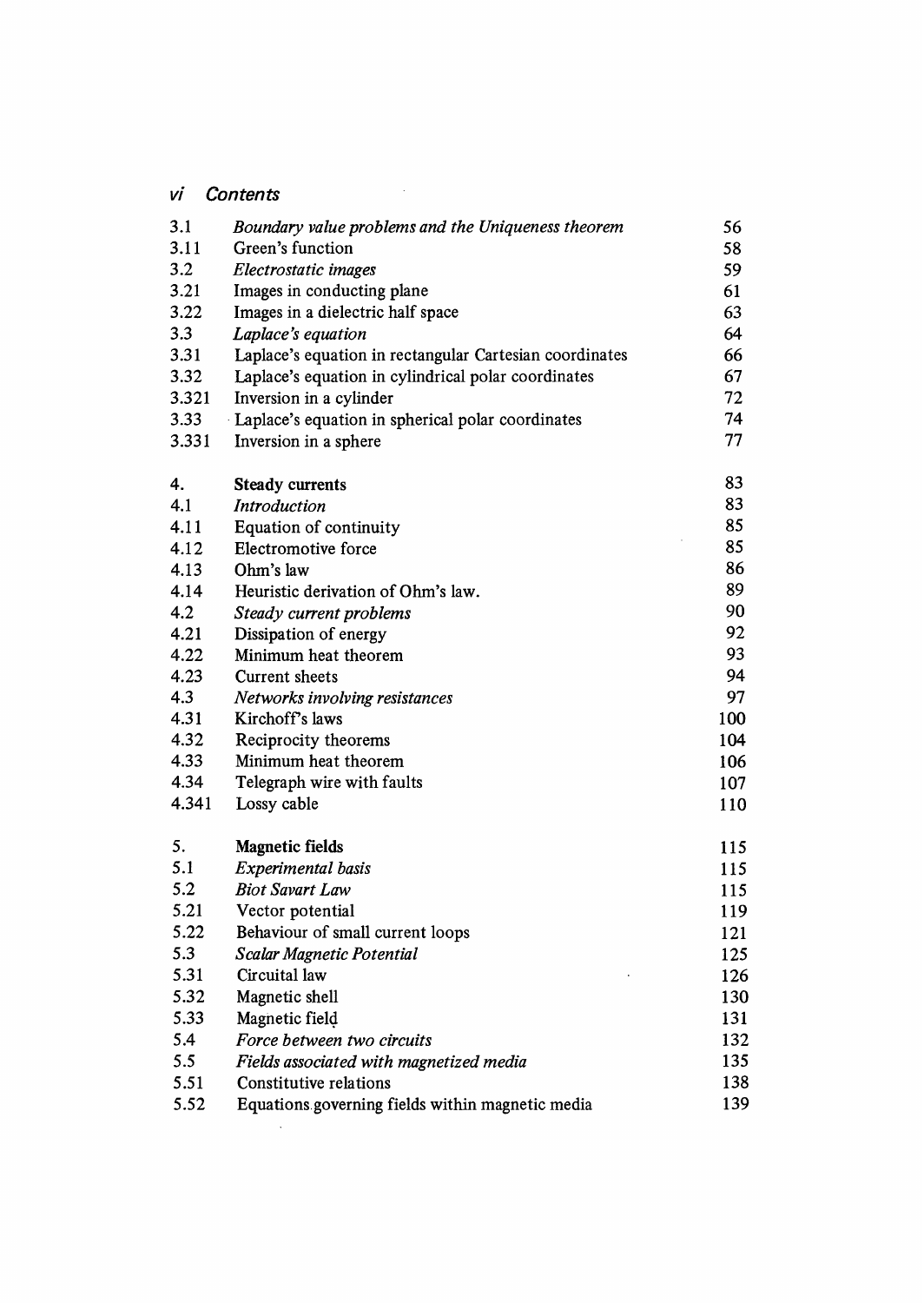| <b>Contents</b><br>vii<br>Electromagnetic energy and electromagnetic induction<br>146<br>Mutual energy of two current distributions<br>146<br>Energy associated with a current distribution<br>148<br>Energy of a magnet in a field<br>150<br>Currents in wires<br>152<br>Energy of a simple circuit<br>158<br>Relation between self and mutual inductance<br>161<br>Faraday's law of electromagnetic induction<br>161<br>Relation between E and B for moving frames<br>163<br>Scalar and vector potential<br>164<br>Energy balance in electromagnetic induction<br>164<br>Network theory<br>167<br>General concept of networks<br>167<br>Kirchoff's laws for general networks<br>169<br>Energy balance in networks<br>172<br>Normal modes<br>175<br>Perfectly coupled circuits<br>178<br>Transmission line<br>179<br><b>Alternating currents</b><br>182<br>Impedances and admittances<br>183<br>Power expended in generator<br>185<br>General theorems on AC networks<br>187<br>Filter circuits<br>190<br>Transmission line<br>191<br>Arbitrary excitation of circuits<br>193<br>Hereditary principle<br>196<br>Impossibility of perfect filter<br>196<br>Maxwell's equations<br>200<br>Time varying fields<br>200<br>Differential equations for E and H<br>202<br>Electromagnetic potentials<br>206<br>Energy balance in electromagnetic fields<br>210<br>8.23<br>Stress systems associated with the electromagnetic field<br>213<br>8.24<br>Boundary conditions<br>214<br>Ohmic media<br>218<br>Alternating fields<br>219<br>Plane waves in unbounded isotropic media<br>222<br>Normal reflection of plane wave<br>226 |      |                                                               |     |
|---------------------------------------------------------------------------------------------------------------------------------------------------------------------------------------------------------------------------------------------------------------------------------------------------------------------------------------------------------------------------------------------------------------------------------------------------------------------------------------------------------------------------------------------------------------------------------------------------------------------------------------------------------------------------------------------------------------------------------------------------------------------------------------------------------------------------------------------------------------------------------------------------------------------------------------------------------------------------------------------------------------------------------------------------------------------------------------------------------------------------------------------------------------------------------------------------------------------------------------------------------------------------------------------------------------------------------------------------------------------------------------------------------------------------------------------------------------------------------------------------------------------------------------------------------------------------------------------------------------------------|------|---------------------------------------------------------------|-----|
|                                                                                                                                                                                                                                                                                                                                                                                                                                                                                                                                                                                                                                                                                                                                                                                                                                                                                                                                                                                                                                                                                                                                                                                                                                                                                                                                                                                                                                                                                                                                                                                                                           |      |                                                               |     |
|                                                                                                                                                                                                                                                                                                                                                                                                                                                                                                                                                                                                                                                                                                                                                                                                                                                                                                                                                                                                                                                                                                                                                                                                                                                                                                                                                                                                                                                                                                                                                                                                                           | 6.   |                                                               |     |
|                                                                                                                                                                                                                                                                                                                                                                                                                                                                                                                                                                                                                                                                                                                                                                                                                                                                                                                                                                                                                                                                                                                                                                                                                                                                                                                                                                                                                                                                                                                                                                                                                           | 6.1  |                                                               |     |
|                                                                                                                                                                                                                                                                                                                                                                                                                                                                                                                                                                                                                                                                                                                                                                                                                                                                                                                                                                                                                                                                                                                                                                                                                                                                                                                                                                                                                                                                                                                                                                                                                           | 6.11 |                                                               |     |
|                                                                                                                                                                                                                                                                                                                                                                                                                                                                                                                                                                                                                                                                                                                                                                                                                                                                                                                                                                                                                                                                                                                                                                                                                                                                                                                                                                                                                                                                                                                                                                                                                           | 6.12 |                                                               |     |
|                                                                                                                                                                                                                                                                                                                                                                                                                                                                                                                                                                                                                                                                                                                                                                                                                                                                                                                                                                                                                                                                                                                                                                                                                                                                                                                                                                                                                                                                                                                                                                                                                           | 6.2  |                                                               |     |
|                                                                                                                                                                                                                                                                                                                                                                                                                                                                                                                                                                                                                                                                                                                                                                                                                                                                                                                                                                                                                                                                                                                                                                                                                                                                                                                                                                                                                                                                                                                                                                                                                           | 6.21 |                                                               |     |
|                                                                                                                                                                                                                                                                                                                                                                                                                                                                                                                                                                                                                                                                                                                                                                                                                                                                                                                                                                                                                                                                                                                                                                                                                                                                                                                                                                                                                                                                                                                                                                                                                           | 6.22 |                                                               |     |
|                                                                                                                                                                                                                                                                                                                                                                                                                                                                                                                                                                                                                                                                                                                                                                                                                                                                                                                                                                                                                                                                                                                                                                                                                                                                                                                                                                                                                                                                                                                                                                                                                           | 6.3  |                                                               |     |
|                                                                                                                                                                                                                                                                                                                                                                                                                                                                                                                                                                                                                                                                                                                                                                                                                                                                                                                                                                                                                                                                                                                                                                                                                                                                                                                                                                                                                                                                                                                                                                                                                           | 6.31 |                                                               |     |
|                                                                                                                                                                                                                                                                                                                                                                                                                                                                                                                                                                                                                                                                                                                                                                                                                                                                                                                                                                                                                                                                                                                                                                                                                                                                                                                                                                                                                                                                                                                                                                                                                           | 6.32 |                                                               |     |
|                                                                                                                                                                                                                                                                                                                                                                                                                                                                                                                                                                                                                                                                                                                                                                                                                                                                                                                                                                                                                                                                                                                                                                                                                                                                                                                                                                                                                                                                                                                                                                                                                           | 6.33 |                                                               |     |
|                                                                                                                                                                                                                                                                                                                                                                                                                                                                                                                                                                                                                                                                                                                                                                                                                                                                                                                                                                                                                                                                                                                                                                                                                                                                                                                                                                                                                                                                                                                                                                                                                           | 7.   |                                                               |     |
|                                                                                                                                                                                                                                                                                                                                                                                                                                                                                                                                                                                                                                                                                                                                                                                                                                                                                                                                                                                                                                                                                                                                                                                                                                                                                                                                                                                                                                                                                                                                                                                                                           | 7.1  |                                                               |     |
|                                                                                                                                                                                                                                                                                                                                                                                                                                                                                                                                                                                                                                                                                                                                                                                                                                                                                                                                                                                                                                                                                                                                                                                                                                                                                                                                                                                                                                                                                                                                                                                                                           | 7.11 |                                                               |     |
|                                                                                                                                                                                                                                                                                                                                                                                                                                                                                                                                                                                                                                                                                                                                                                                                                                                                                                                                                                                                                                                                                                                                                                                                                                                                                                                                                                                                                                                                                                                                                                                                                           | 7.12 |                                                               |     |
|                                                                                                                                                                                                                                                                                                                                                                                                                                                                                                                                                                                                                                                                                                                                                                                                                                                                                                                                                                                                                                                                                                                                                                                                                                                                                                                                                                                                                                                                                                                                                                                                                           | 7.13 |                                                               |     |
|                                                                                                                                                                                                                                                                                                                                                                                                                                                                                                                                                                                                                                                                                                                                                                                                                                                                                                                                                                                                                                                                                                                                                                                                                                                                                                                                                                                                                                                                                                                                                                                                                           | 7.14 |                                                               |     |
|                                                                                                                                                                                                                                                                                                                                                                                                                                                                                                                                                                                                                                                                                                                                                                                                                                                                                                                                                                                                                                                                                                                                                                                                                                                                                                                                                                                                                                                                                                                                                                                                                           | 7.15 |                                                               |     |
|                                                                                                                                                                                                                                                                                                                                                                                                                                                                                                                                                                                                                                                                                                                                                                                                                                                                                                                                                                                                                                                                                                                                                                                                                                                                                                                                                                                                                                                                                                                                                                                                                           | 7.2  |                                                               |     |
|                                                                                                                                                                                                                                                                                                                                                                                                                                                                                                                                                                                                                                                                                                                                                                                                                                                                                                                                                                                                                                                                                                                                                                                                                                                                                                                                                                                                                                                                                                                                                                                                                           | 7.21 |                                                               |     |
|                                                                                                                                                                                                                                                                                                                                                                                                                                                                                                                                                                                                                                                                                                                                                                                                                                                                                                                                                                                                                                                                                                                                                                                                                                                                                                                                                                                                                                                                                                                                                                                                                           | 7.22 |                                                               |     |
|                                                                                                                                                                                                                                                                                                                                                                                                                                                                                                                                                                                                                                                                                                                                                                                                                                                                                                                                                                                                                                                                                                                                                                                                                                                                                                                                                                                                                                                                                                                                                                                                                           | 7.23 |                                                               |     |
|                                                                                                                                                                                                                                                                                                                                                                                                                                                                                                                                                                                                                                                                                                                                                                                                                                                                                                                                                                                                                                                                                                                                                                                                                                                                                                                                                                                                                                                                                                                                                                                                                           | 7.24 |                                                               |     |
|                                                                                                                                                                                                                                                                                                                                                                                                                                                                                                                                                                                                                                                                                                                                                                                                                                                                                                                                                                                                                                                                                                                                                                                                                                                                                                                                                                                                                                                                                                                                                                                                                           | 7.25 |                                                               |     |
|                                                                                                                                                                                                                                                                                                                                                                                                                                                                                                                                                                                                                                                                                                                                                                                                                                                                                                                                                                                                                                                                                                                                                                                                                                                                                                                                                                                                                                                                                                                                                                                                                           | 7.3  |                                                               |     |
|                                                                                                                                                                                                                                                                                                                                                                                                                                                                                                                                                                                                                                                                                                                                                                                                                                                                                                                                                                                                                                                                                                                                                                                                                                                                                                                                                                                                                                                                                                                                                                                                                           | 7.31 |                                                               |     |
|                                                                                                                                                                                                                                                                                                                                                                                                                                                                                                                                                                                                                                                                                                                                                                                                                                                                                                                                                                                                                                                                                                                                                                                                                                                                                                                                                                                                                                                                                                                                                                                                                           | 7.32 |                                                               |     |
|                                                                                                                                                                                                                                                                                                                                                                                                                                                                                                                                                                                                                                                                                                                                                                                                                                                                                                                                                                                                                                                                                                                                                                                                                                                                                                                                                                                                                                                                                                                                                                                                                           | 8.   |                                                               |     |
|                                                                                                                                                                                                                                                                                                                                                                                                                                                                                                                                                                                                                                                                                                                                                                                                                                                                                                                                                                                                                                                                                                                                                                                                                                                                                                                                                                                                                                                                                                                                                                                                                           | 8.1  |                                                               |     |
|                                                                                                                                                                                                                                                                                                                                                                                                                                                                                                                                                                                                                                                                                                                                                                                                                                                                                                                                                                                                                                                                                                                                                                                                                                                                                                                                                                                                                                                                                                                                                                                                                           | 8.2  |                                                               |     |
|                                                                                                                                                                                                                                                                                                                                                                                                                                                                                                                                                                                                                                                                                                                                                                                                                                                                                                                                                                                                                                                                                                                                                                                                                                                                                                                                                                                                                                                                                                                                                                                                                           | 8.21 |                                                               |     |
|                                                                                                                                                                                                                                                                                                                                                                                                                                                                                                                                                                                                                                                                                                                                                                                                                                                                                                                                                                                                                                                                                                                                                                                                                                                                                                                                                                                                                                                                                                                                                                                                                           | 8.22 |                                                               |     |
|                                                                                                                                                                                                                                                                                                                                                                                                                                                                                                                                                                                                                                                                                                                                                                                                                                                                                                                                                                                                                                                                                                                                                                                                                                                                                                                                                                                                                                                                                                                                                                                                                           |      |                                                               |     |
|                                                                                                                                                                                                                                                                                                                                                                                                                                                                                                                                                                                                                                                                                                                                                                                                                                                                                                                                                                                                                                                                                                                                                                                                                                                                                                                                                                                                                                                                                                                                                                                                                           |      |                                                               |     |
|                                                                                                                                                                                                                                                                                                                                                                                                                                                                                                                                                                                                                                                                                                                                                                                                                                                                                                                                                                                                                                                                                                                                                                                                                                                                                                                                                                                                                                                                                                                                                                                                                           | 8.25 |                                                               |     |
|                                                                                                                                                                                                                                                                                                                                                                                                                                                                                                                                                                                                                                                                                                                                                                                                                                                                                                                                                                                                                                                                                                                                                                                                                                                                                                                                                                                                                                                                                                                                                                                                                           | 8.26 |                                                               |     |
|                                                                                                                                                                                                                                                                                                                                                                                                                                                                                                                                                                                                                                                                                                                                                                                                                                                                                                                                                                                                                                                                                                                                                                                                                                                                                                                                                                                                                                                                                                                                                                                                                           | 8.3  |                                                               |     |
|                                                                                                                                                                                                                                                                                                                                                                                                                                                                                                                                                                                                                                                                                                                                                                                                                                                                                                                                                                                                                                                                                                                                                                                                                                                                                                                                                                                                                                                                                                                                                                                                                           | 8.31 |                                                               |     |
|                                                                                                                                                                                                                                                                                                                                                                                                                                                                                                                                                                                                                                                                                                                                                                                                                                                                                                                                                                                                                                                                                                                                                                                                                                                                                                                                                                                                                                                                                                                                                                                                                           | 8.32 | Reflection and refraction of plane waves at a plane interface | 229 |
| 8.4<br>Postulation of Maxwell's equations                                                                                                                                                                                                                                                                                                                                                                                                                                                                                                                                                                                                                                                                                                                                                                                                                                                                                                                                                                                                                                                                                                                                                                                                                                                                                                                                                                                                                                                                                                                                                                                 |      |                                                               | 235 |